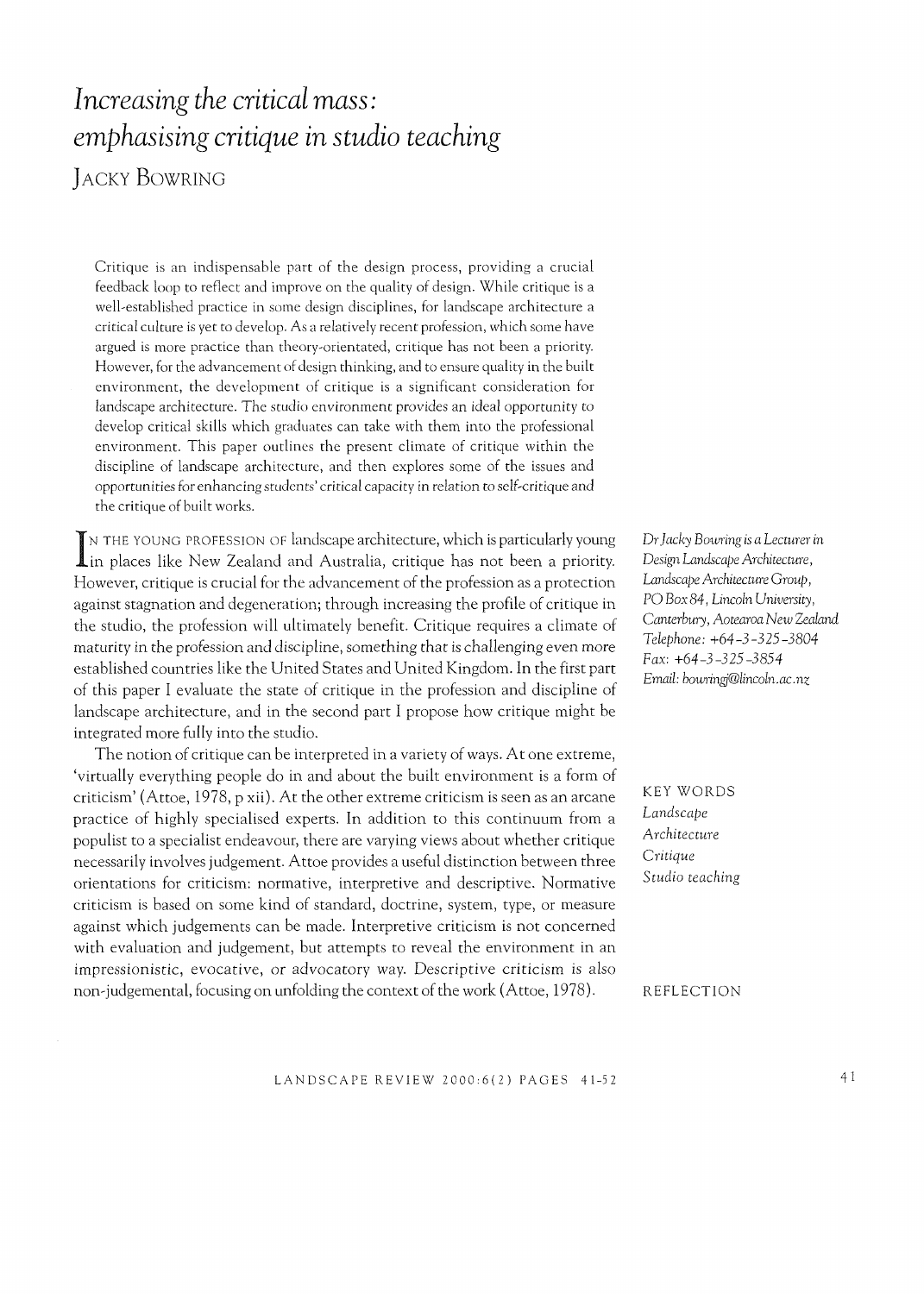Populist critique, specialist critique and the three orientations for criticism all have value in enhancing our understanding of the built environment. However, in this paper I am focusing on critique by designers for designers; critique is seen as an integral part of the design process. All three perspectives on critique normative, interpretive and descriptive - have a role to play, and there needs to be an awareness of the function of each. I recognise the value of critique that is solely interpretive or descriptive, but to make a positive contribution to design development critique must involve evaluation. Dictionary definitions of critique are generally unhelpful, inevitably emphasising the negative connotations of the word - related to 'finding fault' - which have made the topic fraught with emotion. Critique derives from the Greek root krinein, which is to judge or to decide, and is linked to 'criteria', reminding us of the need for an explicit basis for any judgements. My working definition of critique is therefore: the practice of evaluating design in an informed manner, based on an understanding of the content and context of the work, and the design languages on which it draws.

## *Critique and maturity*

Critique requires a capacity for judgement and the ability to both give and take criticism. These are skills and dispositions that develop with maturity, both of the individual and of the profession. In addition to these general prerequisites for critique, it appears that landscape architecture as a profession faces some specific barriers to the development of a culture of criticism. In 1972 Fein stated that the profession oflandscape architecture was more craft-orientated than theoretical in outlook (in Fabos, 1979, p 1.6), and Manning suggested that the 'common perception [is] that landscape design is an empirical process lacking a theoretical base to support what is actually practised: to explain why it "works'" (Manning, 1995, p 77). This echoes the words of Hubbard and Kimball some years earlier in their seminal textbook on landscape architecture, that: 'Nearly all the trained men in the field are giving their energies to active practice rather than theorization or writing' (1919, p vii).

Walker and Simo suggest that the lack of theorising and critique can be attributed to the very nature of landscape architects themselves, suggesting that they tend to be 'reticent, discreet, accommodating and not given to undue publicity' (1994, p 3). They observe that 'landscape architects tend to be doers rather than critics or philosophers [and that] they have tended to focus on the practical work at hand' (1994, p 4). Walker and Simo further suggest that the perceived role of landscape architecture as a setting for objects (mainly architecture) has been a hindrance to the development of the practice of critique. The dominance of architectural criticism has also tended to repress the emergence of critique within the discipline oflandscape architecture. Meyer believes that it is necessary to 'recover the historic ground upon which contemporary landscape architects construct their theories and practices', contending that 'this history is poorly served by the discourses of modern art and architectural history which have relegated the landscape to a minor, repressed or misrepresented other' (1994, p 13).

LANDSCAPE REVIEW 2000:6(2)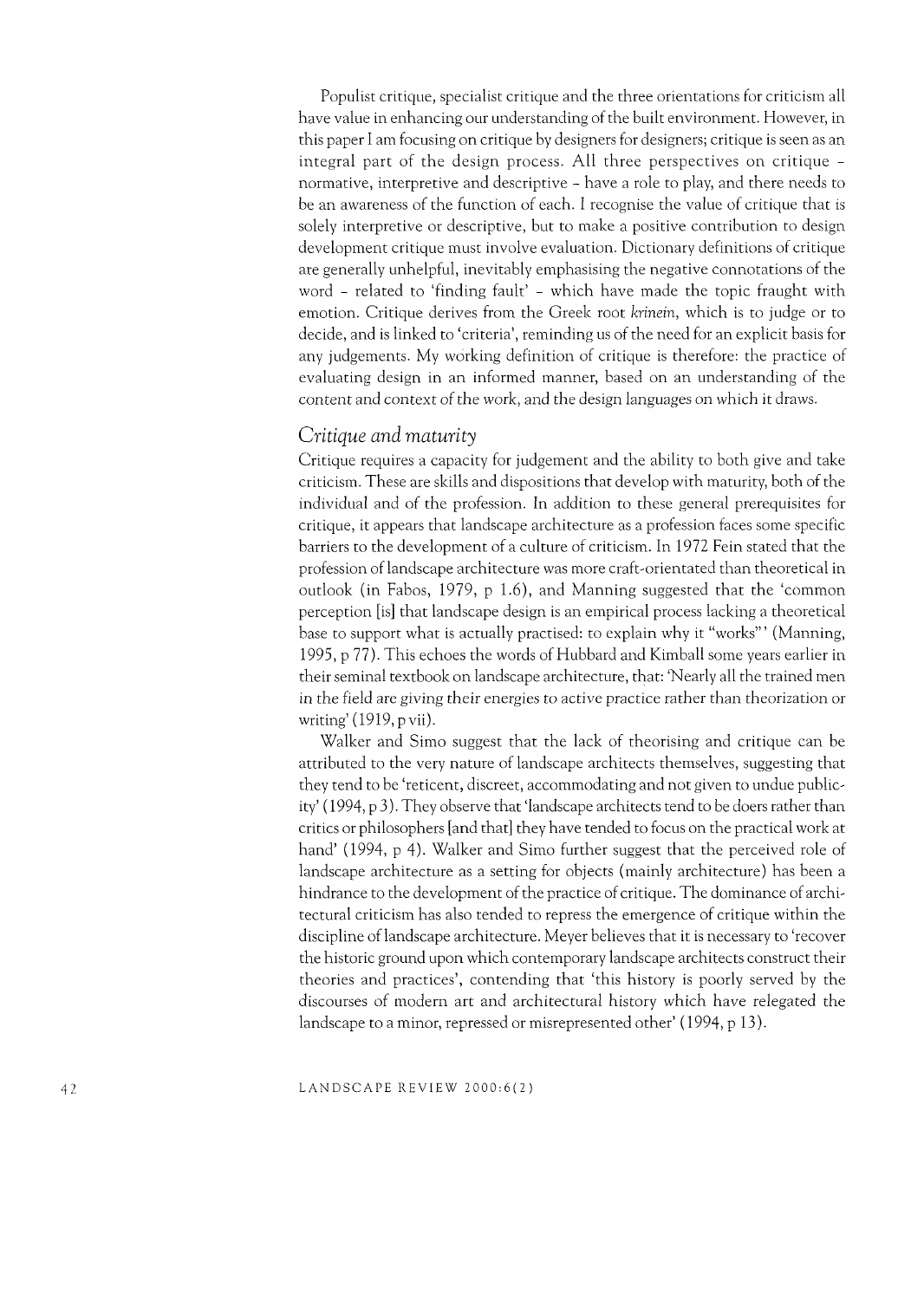The United Kingdom is arguably the mother country of Western landscape design yet - even with a two hundred-year legacy of theory and practice - there are calls to enhance the quality of critique. In 1994, Hopkins called for critique to move beyond the 'anecdotal and relatively personal' (1994, p 24). The profession of landscape architecture has just celebrated its first centenary in the United States, yet in 1991 McAvin highlighted the absence of a common theoretical infrastructure in landscape architecture. She stated that, 'unless a critic specifies such an infrastructure as an integral part of each criticism, the criticism remains apparently arbitrary and idiosyncratic - without wider implications' (1991, p 155). New Zealand, by comparison, has only recently reached the 25-year milestone of the profession, with ongoing tensions apparent between critique and practice. Densem earlier suggested the profession's youth was a reason to avoid criticism, stating: 'There is no point in being hypercritical in an industry which is still so immature and undefined' (1987, p 4). The question therefore remains: when will the profession mature sufficiently to both give and take criticism?

The journals of the landscape architecture profession are a primary forum for critique. Yet, as McAvin notes, 'Professional journals seldom venture beyond journalistic reporting to critical assessment of specific works in context ... The closest such publications come to criticism are essays by or interviews with designers offering briefs for the critical stances represented in their own work or comments about award-winning projects made by jurors in theatrical simulations of academic design reviews' (1991, p 221). The establishment of the *Critiques of Built*  Works of Landscape Architecture run by Bruce Sharky at the Louisiana State University is a promising development within the discipline of landscape architecture. There is a need to develop 'an awareness of the need for well-written critiques of built works' so that 'the level of quality in built works will be improved' (LSU flyer, 1994). However the circulation of this publication is limited, and has an academic rather than professional focus.

In New Zealand publications concerning design critique in landscape architecture reflect McAvin's observations. The profession's forum for critique is the magazine *Landscape New Zealand*. Much of the reporting tends to be descriptive rather than critical, and critique can still be received negatively, emphasising the adolescent state of the profession. The same appears to be true in Australia, as Wellman and Paterson observe in *Landscape Australia*:

It is hoped that this [framework for critique) will interest others in defining what is good in Australian landscape architecture design and heighten awareness of the limitations and opportunities which arise from the Australian culture, environment and resources and in particular materials, construction technologies and practice, and through this generate subsequent discussion on these issues in the literature, a discourse sorely needed by both students of landscape architecture and design practitioners (1994, p 195).

During a round table discussion on critique and the profession held recently at the New Zealand Institute of Landscape Architecture's Auckland branch, a practising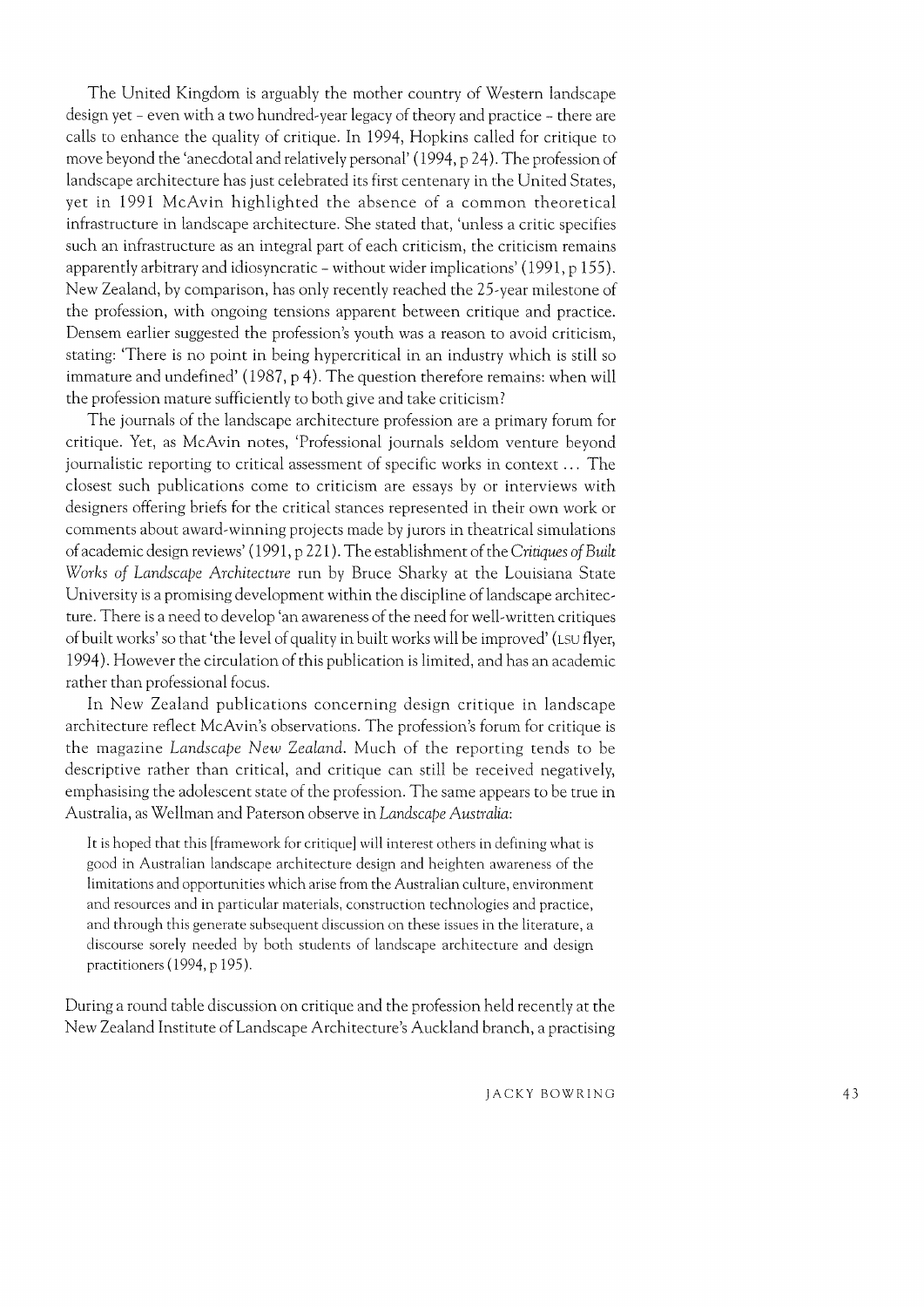landscape architect highlighted one of the key deterrents for many professionals to either giving or receiving critique in a public forum - she identified the issue of commercial sensitivity as problematic. Public, negative critique could damage future relationships between designer and client, leaving the client feeling they have not received value for money. Critique is therefore suppressed by the profession, with only bland descriptions of projects being published. The problem is exacerbated in countries like New Zealand, where the landscape architectural profession is small. A concern with not offending colleagues appears to override a responsibility towards the designed landscape.

It seems that critique is inevitably seen as being negative and destructive, rather than contributing to an ongoing understanding and positive response towards the evolving landscape. Yet, as Manning points out, criticism 'if properly carried out, is not a negative but [is1 itself a creative process' (1995, p 85). The distinction between critique  $-$  a constructive and creative act  $-$  and wanton destructive criticism appears to be related to maturity. While the profession and discipline move towards a mature attitude towards critique, educators should also be aware of the need for a similar increase in sophistication amongst landscape architecture students. In New Zealand the culture of critique is not strong within society as a whole; consequently, local students have not been immersed in this kind of environment. Debates over design issues are generally argued at a fairly crude level, along the lines of 'I don't know much about art  $\ldots$  or architecture  $\ldots$  or landscape architecture ... but I know what I like'. Students entering the studio environment are therefore ill-prepared to give or receive critique. In addition, critique needs a solid grounding in theory to be meaningful, and this takes some time to develop. As Treib observes: 'There is an idea structure behind criticism. This is the link between criticism and theory. Criticism is a crucial link between theory and practice' (in Berrizbeitia, 1997, p 10). It takes time for this structure to develop, and for the student to reach the level of sophistication needed to use it meaningfully.

Fostering the development of students' capacity for critique is a key role for landscape architecture educators. Dana Cuff observes of architectural education:

The school has to help the students to reflect upon the issues they see in practice ... We should be challenging people to think more broadly about architecture and have vision about what they are doing, to be able to critique and take a critical view of what they do. Over the long run, the profession is its own engine for evolution and renewal (in Crosbie, 1995, p 94).

The challenge is how to integrate critique meaningfully into studio.

## *Bringing critique into studio*

When acknowledging the broader issue of the lack of critique in the professional community, one of the challenges for studio educators is to foster a culture of critique in the studio environment. The development of skills in critique enhances the students' education in a range of ways. First, and most importantly, it enhances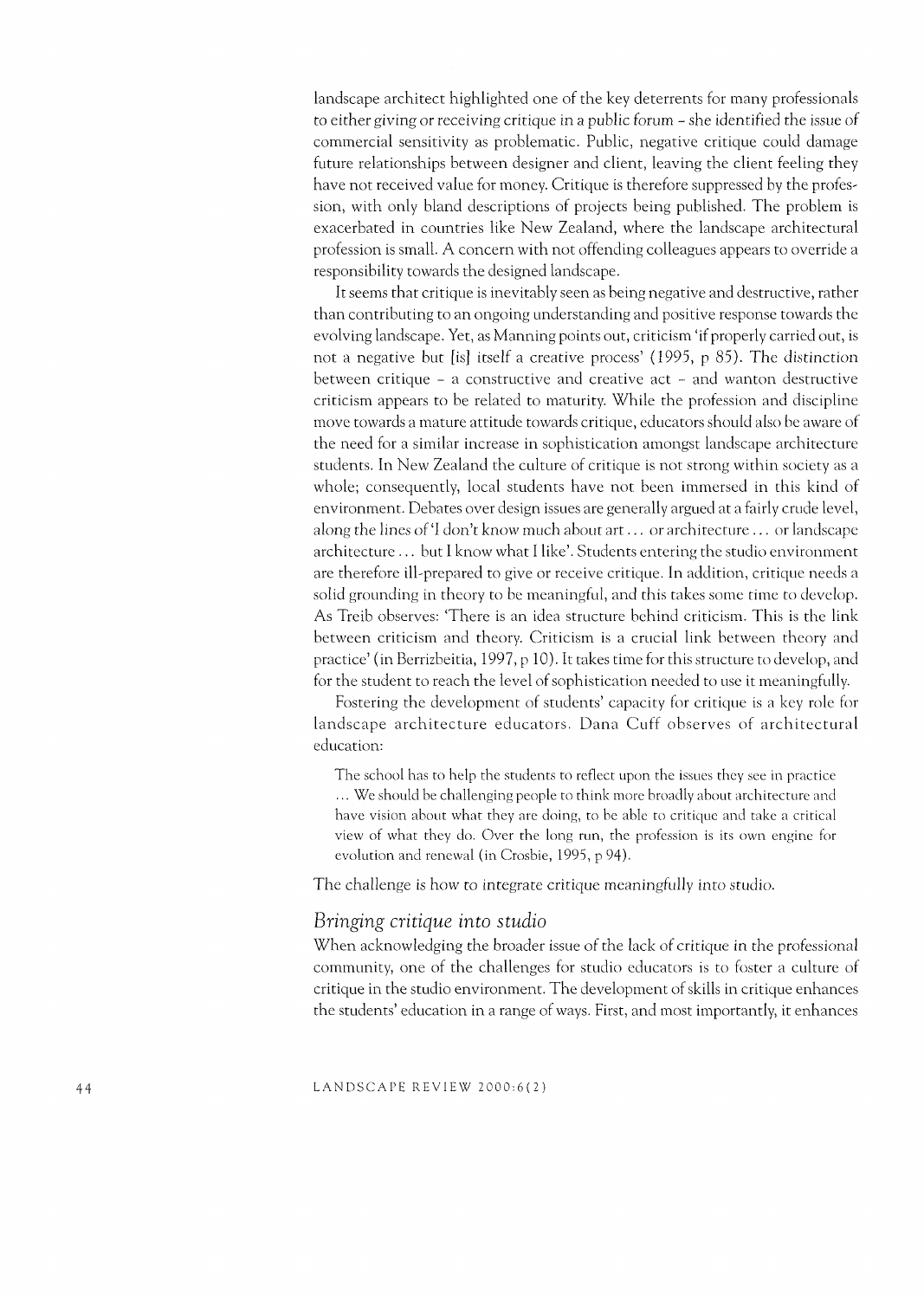their design ability by enabling students to make judgements about their own work. Second, it prepares them for taking an active role in the professional community encouraging them to critique the work of their peers in a constructive way. Third, it assists students in becoming responsible members of the community, making informed judgements about developments in the built environment, and empowers them to contribute constructively to design debates. My explorations of critique in the studio have focused on these three aspects of critique: self-critique, peer critique and critique of built work. Self-critique is in some ways the most difficult, and requires techniques for mentally distancing yourself from the work. Turner suggests a strategy of 'DIY criticism', where he advises considering your work from seven other perspectives: financiers', contractors', users', maintenance teams', photographers', animals' and lawyers' (1996). However, the ongoing challenge is to emphasise critique as an integral part of the design process. Recently I presented a 'motivational' lecture on critique to summer school students at Lincoln University. The students were very receptive to the notion of critique, but claimed they did not have time to actually do it. My response was to reiterate the co-dependency of design and critique, that you cannot have one without the other and expect any improvement. As Hopkins suggests, 'If it is done thoughtfully, criticism can be as much a creative act as design itself' (1994, p 24) McAvin's comments reiterate the point: 'Criticism is not only interpretive and evaluative, it is also creative' (1991, p 156).

Peer critique can be approached in a range of different ways in the studio context. While in professional practice a peer might be a colleague or other professional, within the studio it is classmates or the tutor. This is an aspect of studio teaching often taken for granted - what many of us know as the 'crit'. As Meyer asserts:

Criticism is inextricable from a studio-based curriculum carried out through individual critiques, group pin-ups, and public reviews. While lectures and demonstrations offer certain lessons, such as the teaching of history and technology or specific drawing and modeling techniques, the majority of one's education as a designer of landscapes occurs through doing, and then listening to a critique of one's work (in Crandell and Landecker 1998, p 18).

In order to enhance this interaction between students as a group, or as individuals with the tutor, it may be useful to make the foundation of the critique more explicit than ad *hoc.* 

When I asked a group of first-year students to do a peer critique of each other's work they were horrified, and said they thought only teachers could do critique. Yet, on realising that they were familiar with the body of theory to which the project related, their confidence increased. Through participating in a systematic critique of a randomly selected classmate's project, their overall understanding of the studio was considerably enhanced. Their ability to self-critique also improved. This was put into practice when they were told they had to return to the projects they believed they had 'finished' and redo them. Once their disgruntlement at having to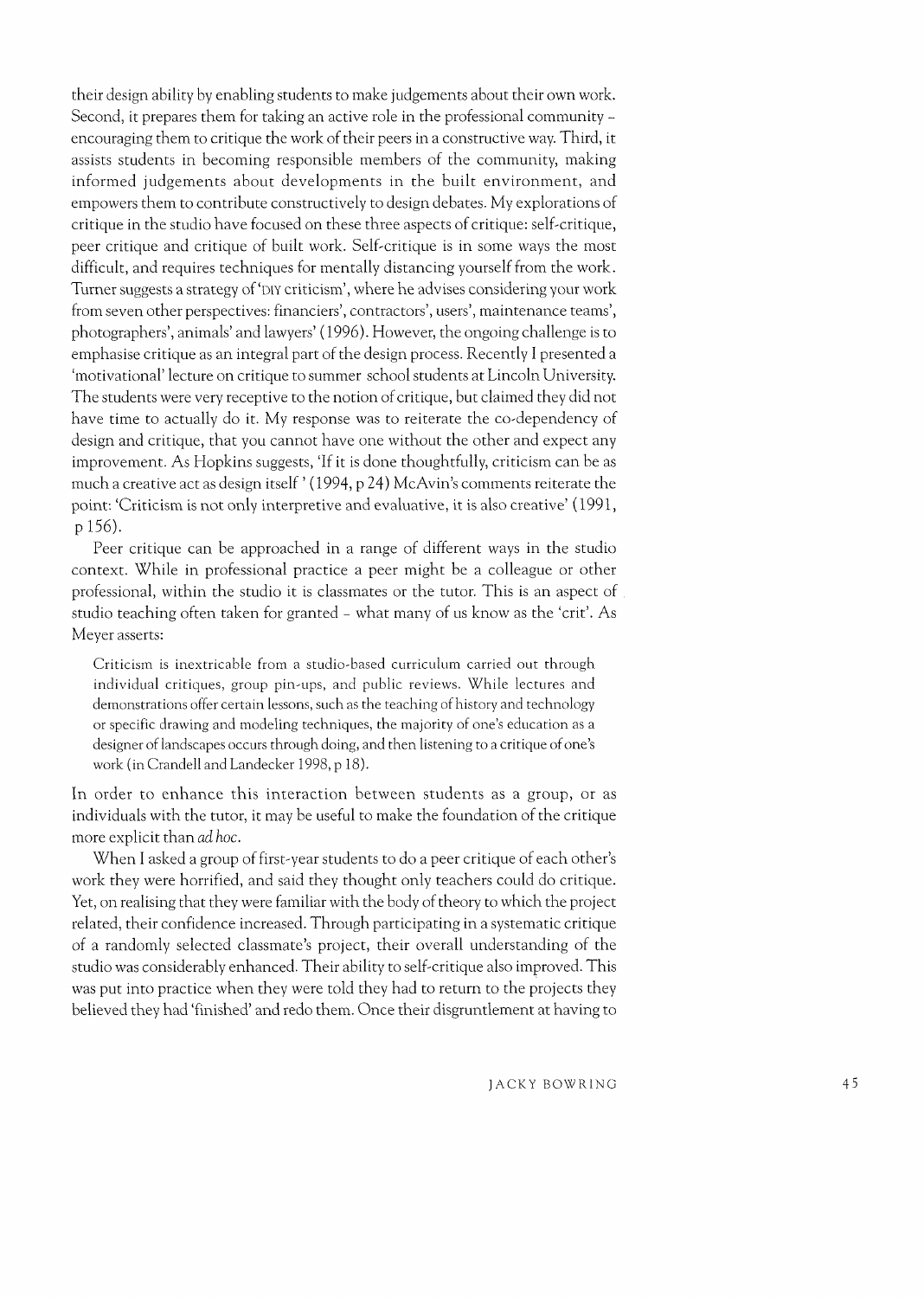do more work had passed they welcomed the opportunity to rework their projects. The process of giving and receiving critique, together with the revelation that design is not 'done' when you hand it in, resulted in an appreciable improvement in the standard of design. Many of the written evaluations of this project identified the peer critique as the most enjoyable part of the process.

Peer critique - like peer review of manuscripts - can be a demoralising experience. However a good critic, like a good referee, becomes part of the process rather than an end to it. Students therefore benefit from an environment where critique is integrated into the studio in a constructive manner. There is also a sense that students need to be prepared for life beyond the studio, and to develop strategies for responding to the potential range of reactions to their work in the 'real world'. The recent publication *The erit:* An *Architecture Student's Handbook* (Doidge, Sara and Parnell, 2000) provides a useful guide to studio critiques. The authors encourage students to approach crits positively and to expand the ways in which reviews might take place.

The final focus for critique is the broader environment, particularly the critique of 'built works'. This aspect of critique is the most overt within the discourse of the profession, and examples exist of frameworks for criticism of landscape architecture. One such example is proposed by Wellman and Paterson; they suggest nine criteria as a framework for the critical analysis of Australian landscape architecture design. Their concern is with the detail of design, and their focus is on the 'relationship between the designer, concept and constructed design' (1994, p 195). In summary, the criteria suggested are: continuity of design thinking from concept to master plan; detail which shows understanding of potential use; detail appropriate to local context; reflection of qualities of materials and construction; same level of resolution in large and small scale spaces; cognisance of disability where appropriate; detail supporting the broader concept; functional, structural and drainage effectiveness; and awareness of impact on the environment.

Wellman and Paterson provide a framework for what Attoe would term 'normative criticism' - 'a conviction that somewhere in the world *outside* a building or urban setting there is a model, pattern, standard or principle against which its quality or success may be assessed' (Attoe, 1978, p 1). While the framework does not provide absolute standards, the use of imperative language suggests a doctrinal approach that is one form of normative criticism. For example, Wellman and Paterson write that 'Work should exhibit a knowledge and respect for the properties of the materials used and an economy in the construction methods employed' (1994, p 95), with a hint of the doctrine 'less is more' embedded in the word 'economy'.

This normative approach based on nine criteria is potentially dangerous in the hands of a less-skilled critic such as a student of landscape architecture. The assessment of success in each of the criteria is problematic as they are what Attoe terms 'vague doctrines', which encourage 'easy, right/wrong formulations' (1978,

LANDSCAPE REVIEW 2000:6(2)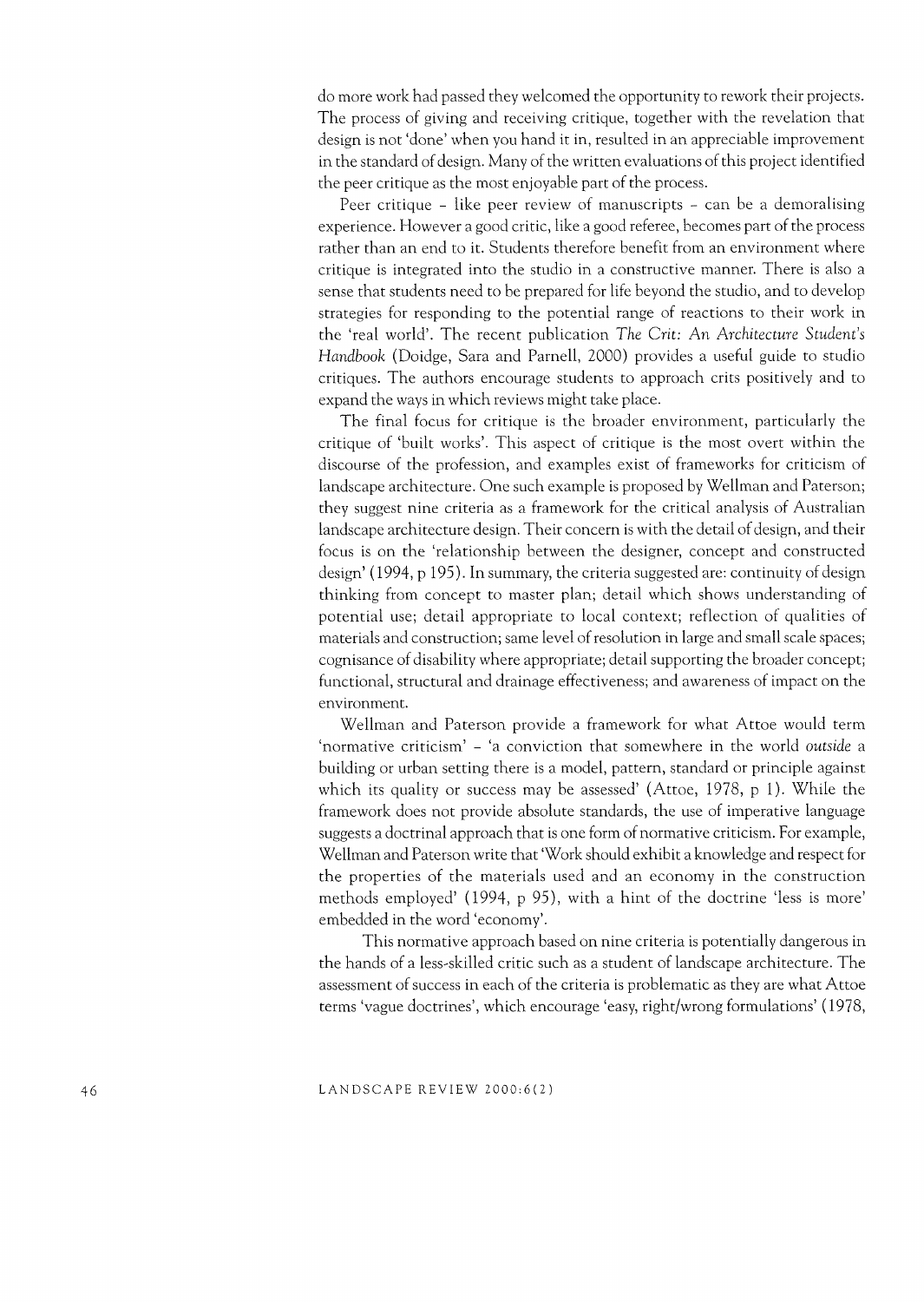p 14). For example, what does it mean if a work does *not* demonstrate an 'economy in the construction methods employed'? Is it therefore a poor design? The criteria lend themselves to a 'box-ticking' exercise, where a design might score nine out of nine. But while the design may have satisfied all of the criteria in parts, it might still be a poor design over all. Through reducing the critique to a number of points, an integrated evaluation is not encouraged. While this checklist might help demystify the nature of criticism it also dumbs it down - critique is an art and not a science.

Another framework is proposed by Robert Riley (1991) who presents five questions to be used in the criticism of landscape architecture:

- *What* is *the designer trying* to *achieve* in *the work?* Riley notes the importance of understanding the designer's intentions as a basis for understanding the work.
- *What* is *the internal/evolutionary context of this work?* This question refers to the design, its place within an artistic tradition and genre.
- <sup>o</sup>*What* is *the external context of this work?* With this question Riley probes the social, political and ideological setting of the work.
- *How successful has the designer been* in *achieving his or her goals?* This question is both internal and external, covering everything from technique and craft through to social success.
- *Were the goals set, and the work generated, appropriate?* This questions everything from the work's function as intended, to social equity and moral issues.

Riley's framework employs a range of modes. The first three questions generate descriptive criticism, 'establish[ing] a foundation for understanding through various forms of explication' (Attoe, 1978, p 85). The subsequent questions are more evaluative, requiring the critic to make judgements on success and suitability. Riley highlights the difficulty of gauging 'success' at a time of constant change in design, and says 'it's the kind of question more easily asked in a time of standard techniques, materials and styles ... ' (1991, p 167).

Wellman and Paterson's and Riley's frameworks provide a breadth of considerations for making judgements about the designed landscape. However, while the former is problematic because of its disaggregated, reductive approach, the later is too broad in the evaluative criteria to be of use to students. Other examples were also explored, such as Manning's approach to the valuation of the University of York (1995), and Domosh's method for interpreting landscape (1989). These frameworks are complementary in providing a depth of understanding of the work, yet none on its own satisfies my working definition of critique: to evaluate design in an informed manner, based on an understanding of the content and context of the work, and the design languages on which it draws.

As part of a field exercise in evaluating the built environment, I attempted to formulate a user-friendly framework to enable students to critique a range of designed sites. My intention was to make the process of critique explicit and to clarify the different components of the judgement. At that stage I was not familiar with Attoe's text which analyses architectural criticism in terms of method (or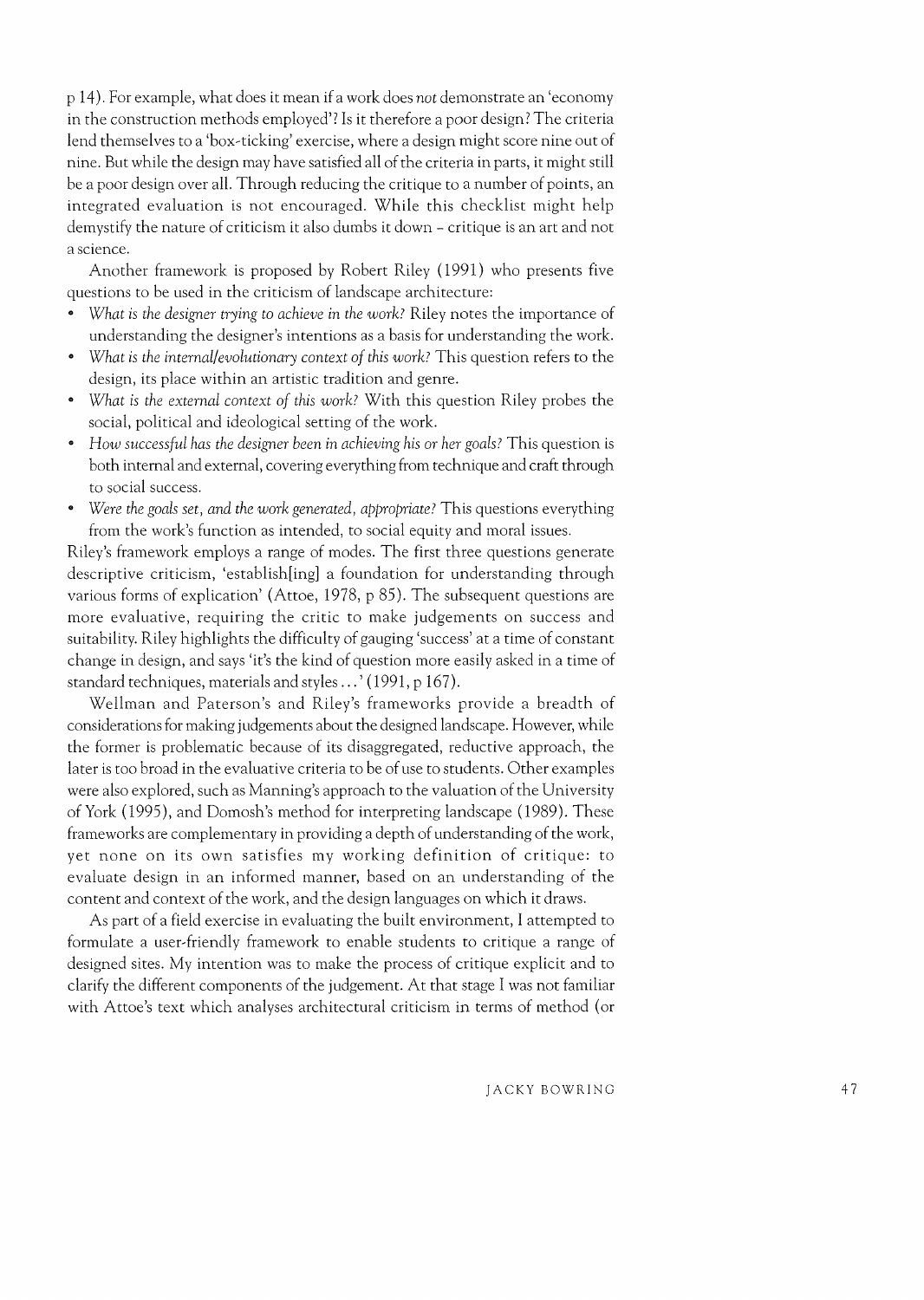orientation), rhetoric and settings. In retrospect, Attoe's analysis clarifies my efforts to bring normative, interpretive and descriptive critique together. Through breaking this process down into five standpoints, I hoped to demystify the nature of critique and to encourage them to become more involved. Each standpoint required the students to evaluate the design as a whole, rather than as a set of criteria. Each group adopted the five standpoints in turn, over five sites, so that they were challenged to exercise the scope of the critical frame.

- *Functional*  identifying the intended function of the site and making a judgement about how well this is achieved. Particular attention is to be paid to issues such as circulation, shelter and so on. Comparing intention with outcome forces a considered critique of function, rather than a simple good/ bad judgement. For example, the tree grille and seat arrangement in Figure 1 also provides a convenient rubbish bin, but is not intended for this purpose and therefore does not perform well in terms of removing accumulated material. In the broader setting of the site there is evidently a lack of convenient rubbish bins, suggesting as a whole it does not function well as a place to eat takeaway foods.
- *Symbolic*  analysing the ways in which a site communicates. For example: street names, signs, sizes and shapes of objects, forms and scale. Cultural signatures became important for the students in their investigations of the sites. For example, the building in Figure 2 was described as 'corporate pin stripe' – an interpretive critique.
- *Political*  detecting any power differentials exhibited by the site: looking for signs of ownership (signage, tagging) and exclusions (for example: of women, and people with disabilities). One of the important aspects of undertaking the critique within the urban environment was the interpretation of the context of the sites. The students found that changing social settings were revealed by markings on some sites. For example, one area (Figure 3) had become the target of taggers, in sharp contrast to the former cultural signature of this site – an elite fashion boutique. The sense of ownership of this small side street has changed, with the precinct 'claimed' through the activities of the taggers. The arrival of the Department of Courts in this part of the city has evidently changed the political grain of the area, as revealed through a critique of the power differentials on the site.
- *Legibility*  ascertaining how well the site reads, for example: how apparent is the intended engagement with the site? Are boundaries between different parts of the site clear? Is it easy to orientate yourself in the site or is it confusing? Is this intentional or unintentional? On one site we visited, students noted how a poor ly articulated entry had been 'fixed' by having the word 'entry' appear three times on the side of the building (Figure 2). The labelling was seen as a form of 'band aid' for poor legibility.
- *Philosophy*  determining the philosophical basis of the site and its consistency with this. This was the most challenging standpoint, and the groups struggled to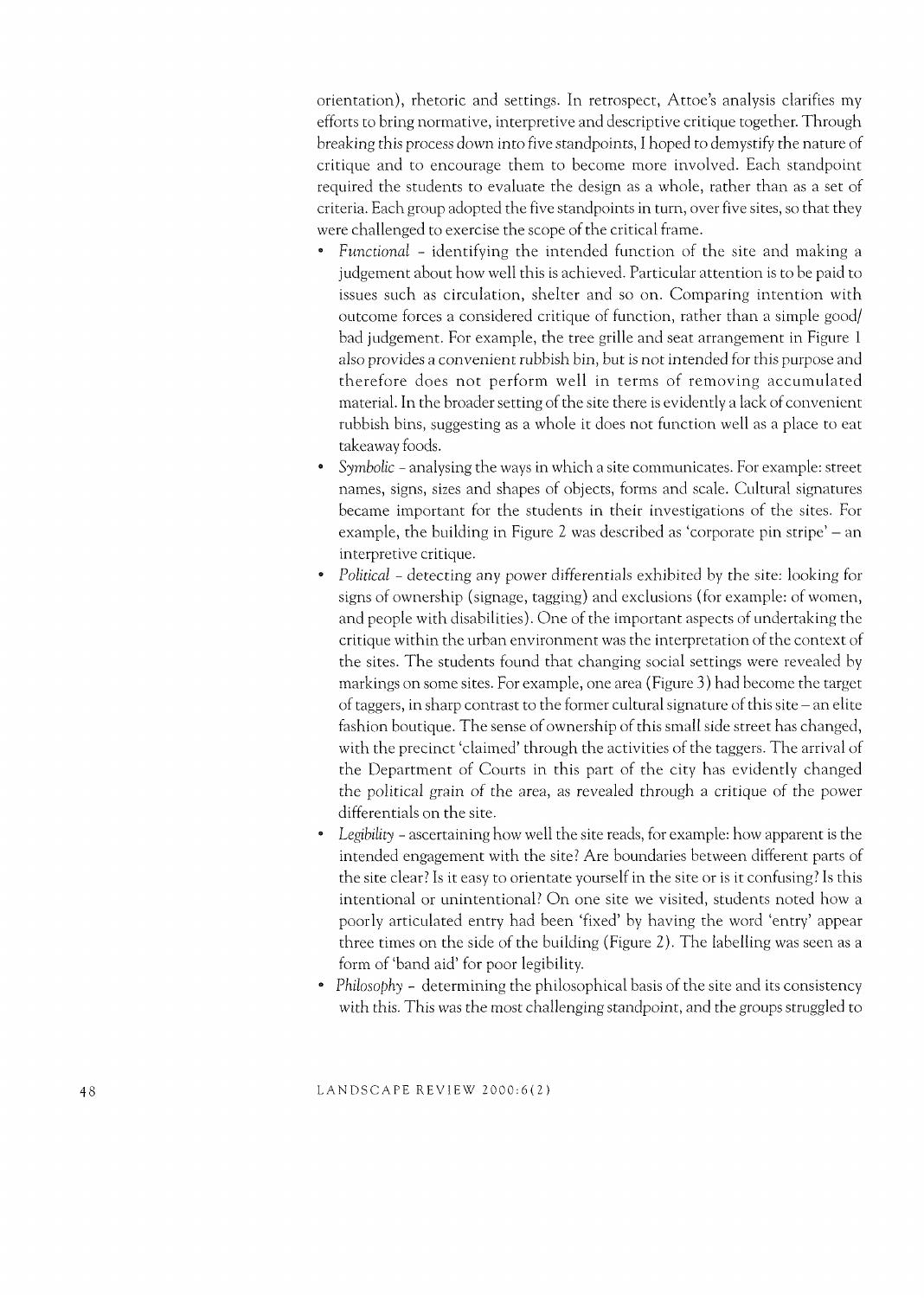

*Figure* 1: *Function: a seating arrangement that has become a rubbish bin* 



*Figure 2: Symbolism and legibility: the 'corporate pin stri/)e' building with its 'band aid' labels* 



*Figure* 3: *Politics: tagging* on *the Christian Dior Boutique* 





*Figure* 4: *Symbolism and /)hiloso/)hy: military* icons in *Freyberg Place* 

Figure 5: Alternative philosophies: the ground */)lane structured by an abstract /)ainting*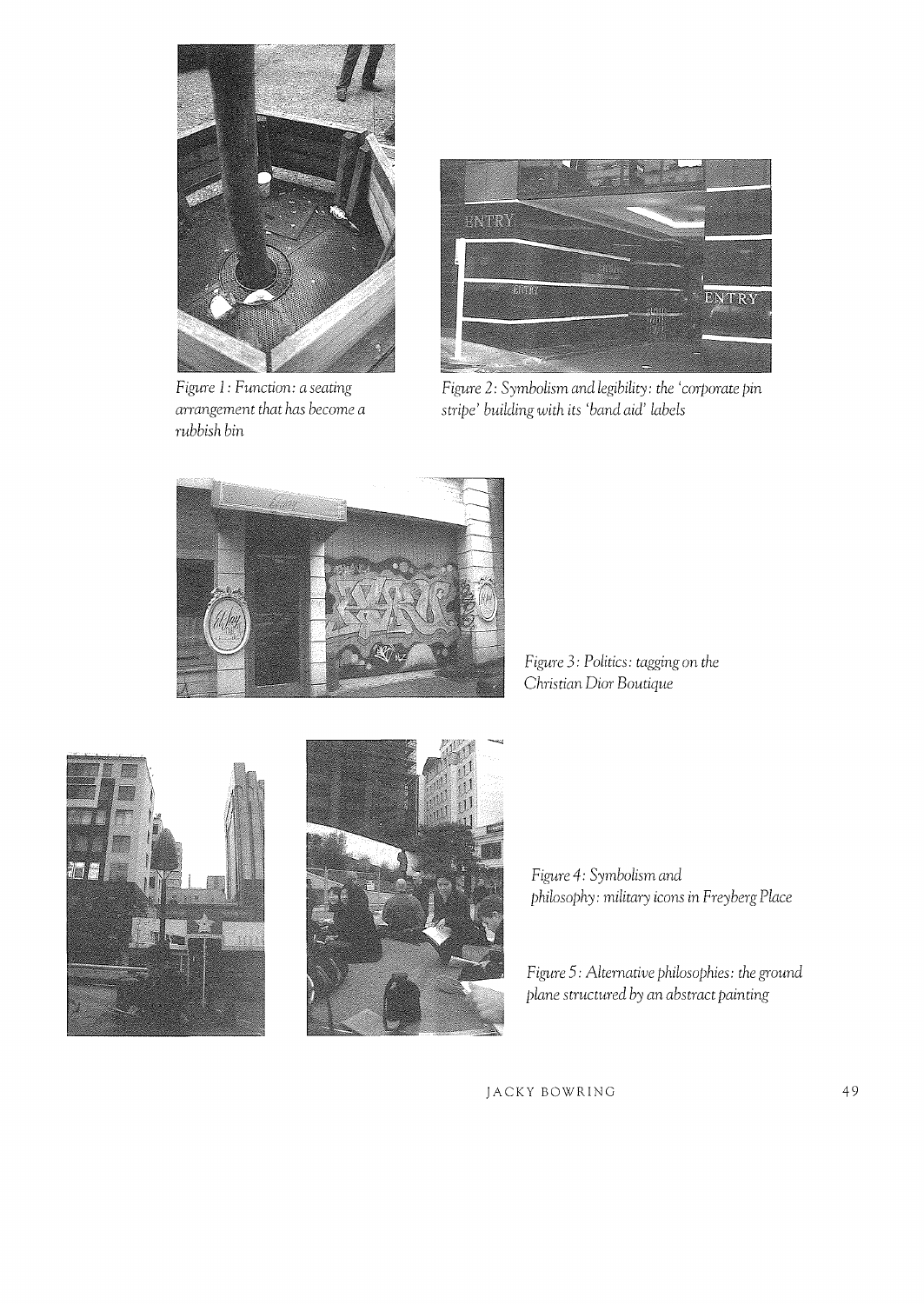come to terms with what the design philosophy was for each site in question. The site where philosophical inconsistency was clearly manifested was one that appeared to combine two seemingly arbitrary philosophical stances. On one hand, a designer had been inspired by the military symbols associated with Colonel Freyberg, whose statue stands in the square (Figure 4). Light shades resembling the noses of aircraft or missiles were consistent with this symbolic approach. However, the ground surface and raised platforms (Figure 5) appeared to have an entirely different design philosophy. This, we later learnt, resulted from using an abstract painting as a plan for the site - something only apparent to those high up in the surrounding tower blocks. The two philosophical stances did little to complement each other and as an assemblage the square was less than the sum of the parts.

The framework was also intended to convey the idea that critique is not only a negative appraisal. Through couching the criteria in such a way that both positive and negative responses were encouraged, the constructive nature of critique could be pursued. Moreover, the intention was to emphasize the need for thorough understanding of a site before critique, thus highlighting the grounds on which criticism is based. The intention was also to make the students aware of their own bias in critique, by encouraging different perspectives. Critique is not an objective process, and the subjectivity needs to be made explicit. As Barthes suggests:

all criticism is criticism both of the work under consideration and of the critics ... Or, to express the same thing in ... another way, criticism is not in any sense a table of results or a body of judgments; it is essentially an activity, that is to say a series of intellectual acts inextricably involved with the historical and subjective ... existence of the person who carries them out and has to assume responsibility for them (in Attoe, 1978, pp 7-8).

The exercise was a fruitful one and, although the range of standpoints is by no means definitive, it provided enough hooks for the students to tackle the issue of critique. Before the trip the students were asked to record their understanding of critique, which included phrases such as 'descriptive analysis'. While such definitions *are* forms of critique, for the purposes of increasing design understanding (and ultimately improving the quality of the built landscape) post-field trip references to 'balanced judgement' suggest the development of a more proactive stance.

### *Conclusion*

Increasing the profile of critique within the culture of the design studio is a challenging prospect for landscape architecture educators. The culture within the profession at large appears to have yet to reach a stage of maturity where critique is completely welcome. In addition, educators often approach 'crits' in an ad *hoc*  fashion, emphasising intuition rather than intellectual rigour. While intuition is a significant aspect of design education, it is impossible to teach. Through making critique more explicit, students are provided with a framework with which to

LANDSCAPE REVIEW 2000:6(2)